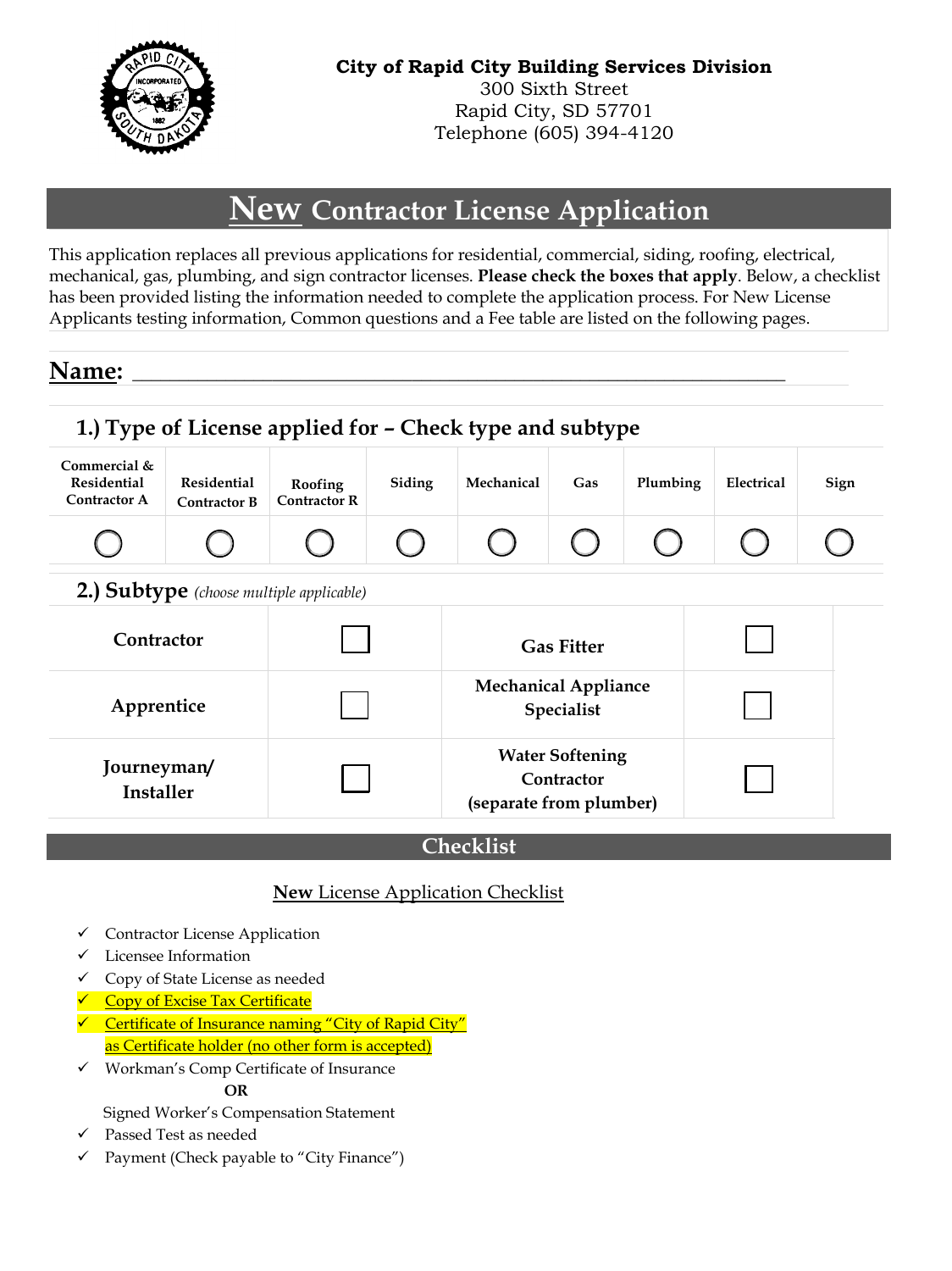

#### **Common Questions**

#### **How long are licenses valid?**

It is the contractors responsibly to know when their license expires **(we do not send out notices)** Licensees failing to renew their applications prior to expiration have a 1-year grace period (except for plumbing & electrical contractors) during which to renew, before the license lapses. Licenses who fail to renew within the 1-year grace period shall be required to reapply for a new license, meeting all requirements of this code including passing an examination and paying all required fees. Below are the license terms and fees.

#### **What are the insurance requirements for all licenses?**

Every applicant shall present a certificate of insurance naming the "City of Rapid City, as the certificate holder. It shall be the duty of every licensee to continually maintain valid liability insurance. The minimum required general aggregate liability shall be \$1,000,000, with \$300,000 fire damage and \$1,000,000 each occurrence. Under South Dakota state law, proof of workers compensation insurance is required unless you choose to sign the worker's compensation statement of non-participation (page 4)

#### **What are the continuing education requirements?**

**Six hours** per license period for General Building Contractor licenses, Sign Contractors, Roofing Contractors, Siding Contractors and Mechanical license holders. For licenses pursuant to the electrical and plumbing code, they are regulated by the State of South Dakota. It is the licensee holders' responsibility to provide proof of continuing education, examples: certificate of completion or letter identifying class taken, date, how many credit hours, and provided on letterhead from the company providing the class. Sign in sheets are not accepted.

| <b>Fee Table</b>                        |                                                                                                                                                                                                                                                                                                                                                                                                                                                                                                                                                                                                                                                                                                                                                                                                                                                                                                                                                                            |                       |  |  |
|-----------------------------------------|----------------------------------------------------------------------------------------------------------------------------------------------------------------------------------------------------------------------------------------------------------------------------------------------------------------------------------------------------------------------------------------------------------------------------------------------------------------------------------------------------------------------------------------------------------------------------------------------------------------------------------------------------------------------------------------------------------------------------------------------------------------------------------------------------------------------------------------------------------------------------------------------------------------------------------------------------------------------------|-----------------------|--|--|
| <b>Fee Section</b>                      | <b>Amount &amp; License Term</b>                                                                                                                                                                                                                                                                                                                                                                                                                                                                                                                                                                                                                                                                                                                                                                                                                                                                                                                                           | <b>Municipal Code</b> |  |  |
| Trade License fees -<br>initial/Renewal | Class A - General Contractor \$200.00/\$100.00-3yrs<br>Class B - One & two-family residential - $$200.00$ / $$100.00$ -3yrs<br>Class R - Roofing Contractor- \$200.00/\$100.00 -3yrs<br>Class S - Siding Contractor - \$200.00/\$100.00-3yrs<br>Class EC - Electrical Contractor - \$300/\$200.00 -2yrs Dec31 even years<br>Class GA - Gas Fitting Apprentice - \$10.00/\$10.00 -3yrs<br>Class GC - Gas Fitting Contractor - \$200.00/\$50.00 -3yrs<br>Class GF - Gas Fitter - \$25.00/\$25.00 -3yrs<br>Class MA - Mechanical Apprentice - \$25.00/\$25.00 -3yrs<br>Class MAS - Appliance Specialist - \$205.00/\$80.00 -3yrs<br>Class MC - Mechanical Contractor - \$205.00/\$80.00 -3yrs<br>Class MI - Mechanical Installer - \$40.00/\$40.00 -3yrs<br>Class P - Plumber - \$200.00/\$50.00 -1yr - Feb28 of the next year<br>Class PW - Water Softening Contractor - \$200.00/\$50.00 -1yr Feb of next y<br>Class SC - Sign Contractor/inactive - \$200.00/\$50.00 -3yrs | 15.04.140             |  |  |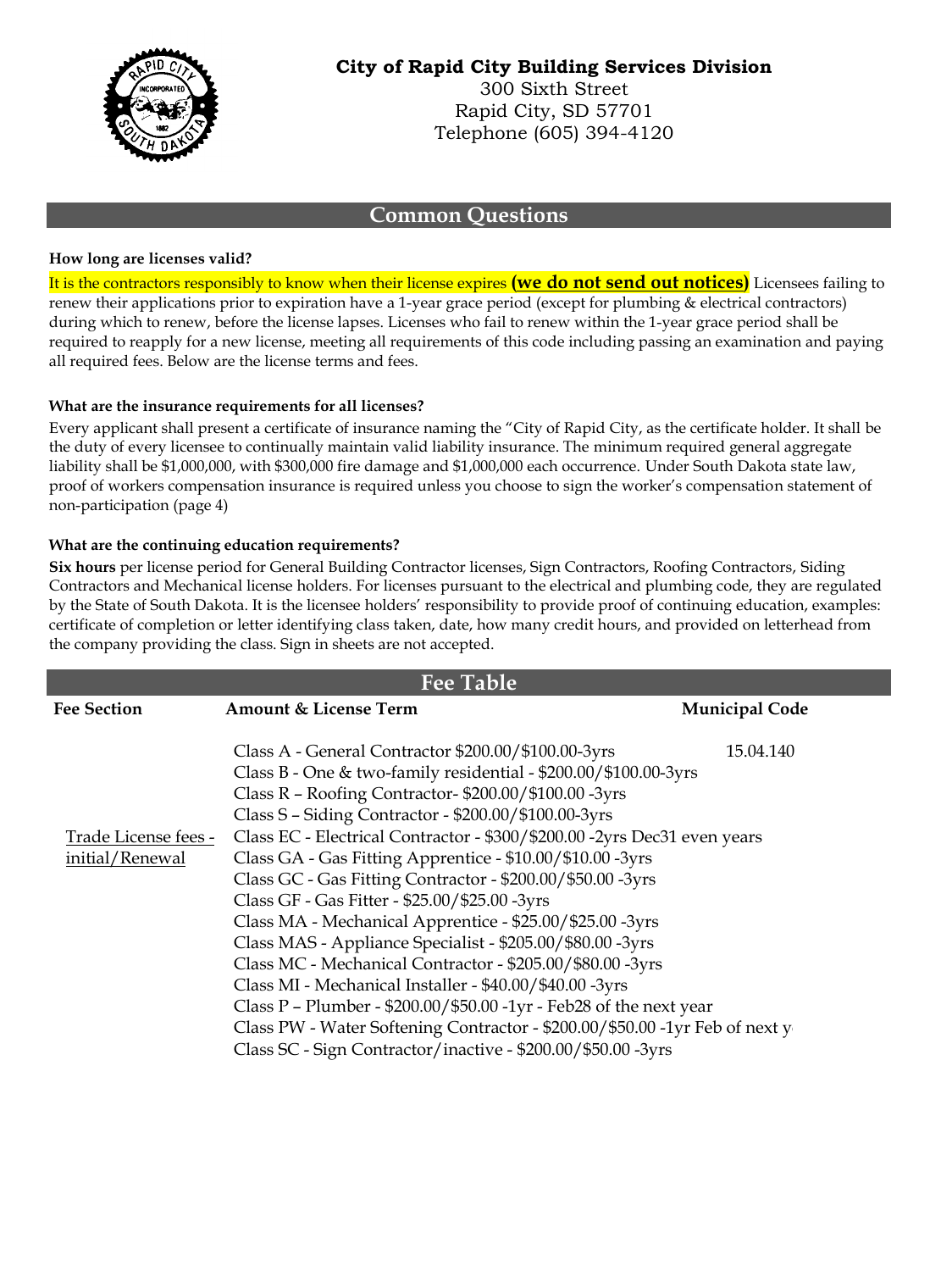|                                      | <b>City of Rapid City Building Services Division</b><br>300 Sixth Street<br>Rapid City, SD 57701<br>Telephone (605) 394-4120 |                      |                  |  |  |  |
|--------------------------------------|------------------------------------------------------------------------------------------------------------------------------|----------------------|------------------|--|--|--|
|                                      | <b>Licensee Information</b>                                                                                                  |                      |                  |  |  |  |
| <b>Company Name:</b>                 |                                                                                                                              | <b>Today's Date:</b> |                  |  |  |  |
| <b>Licensee Name:</b>                | Last                                                                                                                         | First                | M.I.             |  |  |  |
|                                      | <b>Mailing Address:</b><br>Street Address                                                                                    |                      | Apartment/Unit # |  |  |  |
|                                      | City                                                                                                                         | State                | ZIP Code         |  |  |  |
| <b>Office Phone:</b>                 | <b>Cell Phone:</b>                                                                                                           |                      |                  |  |  |  |
| <b>Email Address:</b>                |                                                                                                                              |                      |                  |  |  |  |
| <b>If Required</b>                   | Excise Tax Number: (Copy of SD Excise Tax Certificate Required)                                                              |                      |                  |  |  |  |
| <b>WHICH AMEND THE CODES ADOPTED</b> | I ACKNOWLEDGE THAT THE CITY OF RAPID CITY HAS AMENDMENTS AND ORDIANCES TO CITY BUILDING CODES                                |                      |                  |  |  |  |
|                                      |                                                                                                                              |                      |                  |  |  |  |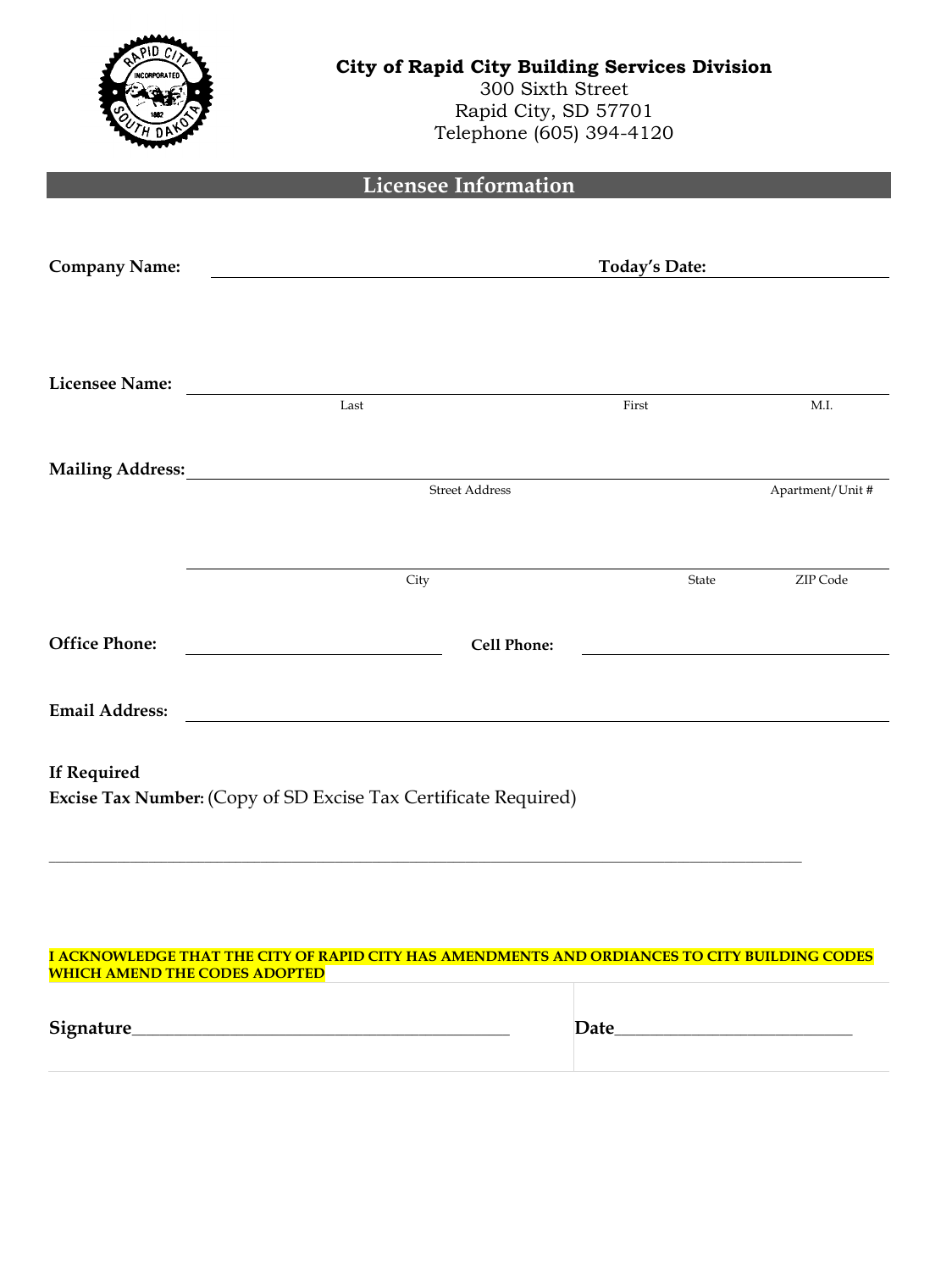

## **Worker's Compensation Statement of Non-Participation (If Required)**

South Dakota State Law does not require a proprietorship or partnership to participate in the State Worker's Compensation program as long as no person is employed by the same. The above listed partnership or proprietorship has no employees and does not participate in the South Dakota Worker's Compensation program.

However, South Dakota Statutes state that you may be liable for worker's compensation claims where "employees "of another could sustain work related injuries.

Proof of a general liability policy has been secured by the above stated parties, as required by Rapid City Ordinance 15.13.015(F). Above party has informed his/her insurance carrier to contact Department of Building Inspection if said coverage is discontinued for any reason.

I/We certify that the above statements are true, and further agree to immediately notify the Rapid City Building Inspection Department in writing of any changes in the same.

| <b>Authorized Signature</b> | Jate |
|-----------------------------|------|
|                             |      |

| tρ<br>. лат<br>. . |  |  |  |
|--------------------|--|--|--|
|                    |  |  |  |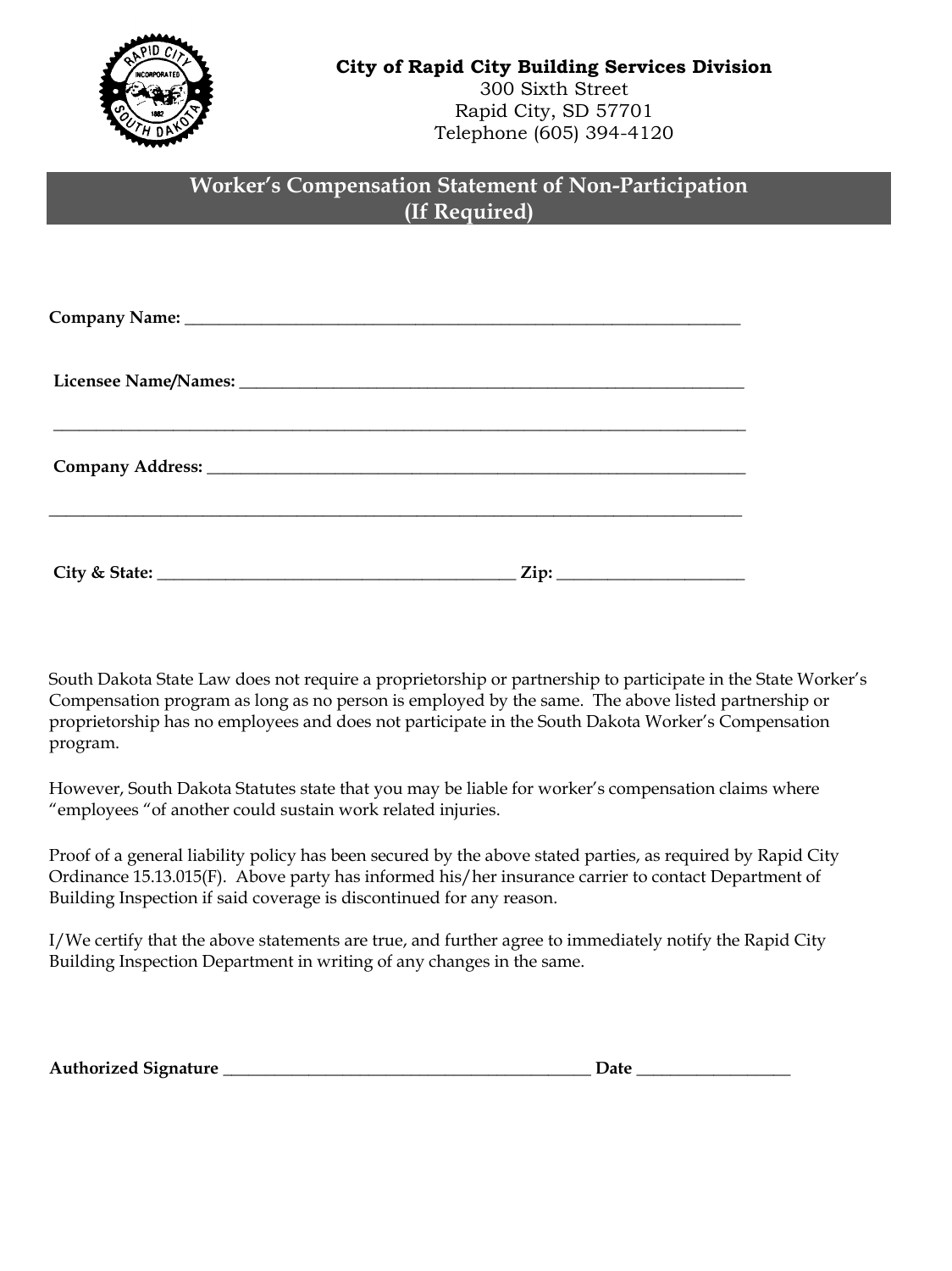

#### **ICC Class A Contractor Exam**



**\*For construction of any and All types of structures**

*Valid 3 Years* 

Class A Contractor-\$200 Initial License Fee The exam is called: **National Standard General Building Contractor (A)–G11(Not Authorized)2018**

Exam Based On: The G11 test is based on the 2018 International Building Code & 2018 International Residential Code

-4.5 Hour time limit - 90 multiple choice-open book

Exam Fee is \$115.00

### **ICC Class A EXAM Scheduling**

Step 1: Go online to http://home.pearsonvue.com

Step 2: Create account and register as a test taker

Step 3: Then call to schedule your exam at 1-800-275-8301 or Candidate Services at 888-204-6261

Step 4: Exam testing center located at: Career Learning Center-(605)394-5120 ext.219 730 E Watertown St Rapid City, SD 57701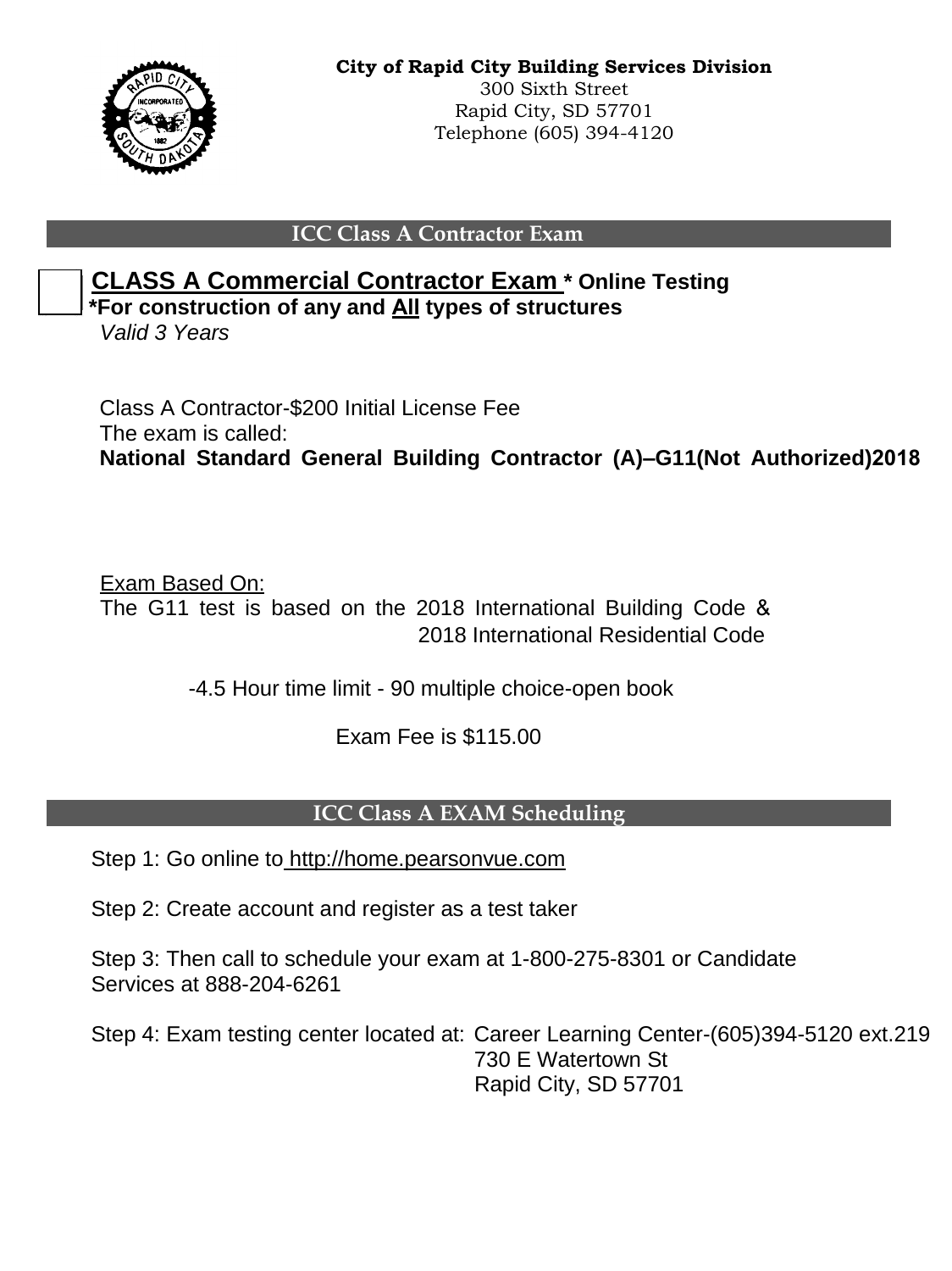

#### **City Hall Exams**

 *Check Exam Needed* 



# **Mechanical Appliance Specialist**

*Valid 3 Years*

Mechanical Appliance Specialist - \$205 Initial License Fee 2 Years Verifiable Experience at the Journeyman Level in the Mechanical trade Exam Based On: 2018 International Mechanical Code, 2018 International Fuel Gas Code and the Rapid City Amendments to these codes(pick up at the city)



# **Gas Contractor Exam**

*Valid 3 Years*

Gas Contractors - \$200 Initial License Fee

3 Years Verifiable Experience in the Fuel Gas Trade Exam Based On: National Fire Protection Association 54 and the Rapid City Amendments to this code (pick up at the city)



# **CLASS B Residential Contractor Exam**

**\*For construction of detached single-family houses, attached single family houses and two-family dwellings.** 

*Valid 3 Years*

Class B Contractor - \$200 Initial Fee

Exam Based On: 2018 International Residential Code and the Rapid City Amendments to this code (pick up at the city) 3-hour time limit – 54 multiple choice – open book

# **CLASS R Roofing Contractor Exam**

*Valid 3 Years*

Class R Roofing Contractor-\$200 Initial License Fee Exam Based On: 2018 International Residential Code Chapter 9 and the Rapid City Amendments to this code(pick up at city) 3-hour time limit – 12 multiple choice – open book

# **Siding Contractor Exam**

**\*Siding Contractor license only needed if working in the residential historic district or siding commercial buildings.** 

*Valid 3 Years*

Siding Contractor - \$200 Initial License Fee Exam Based On: 2018 International Residential Code Chapter 7 & 2018 International Building Code Chapter 14